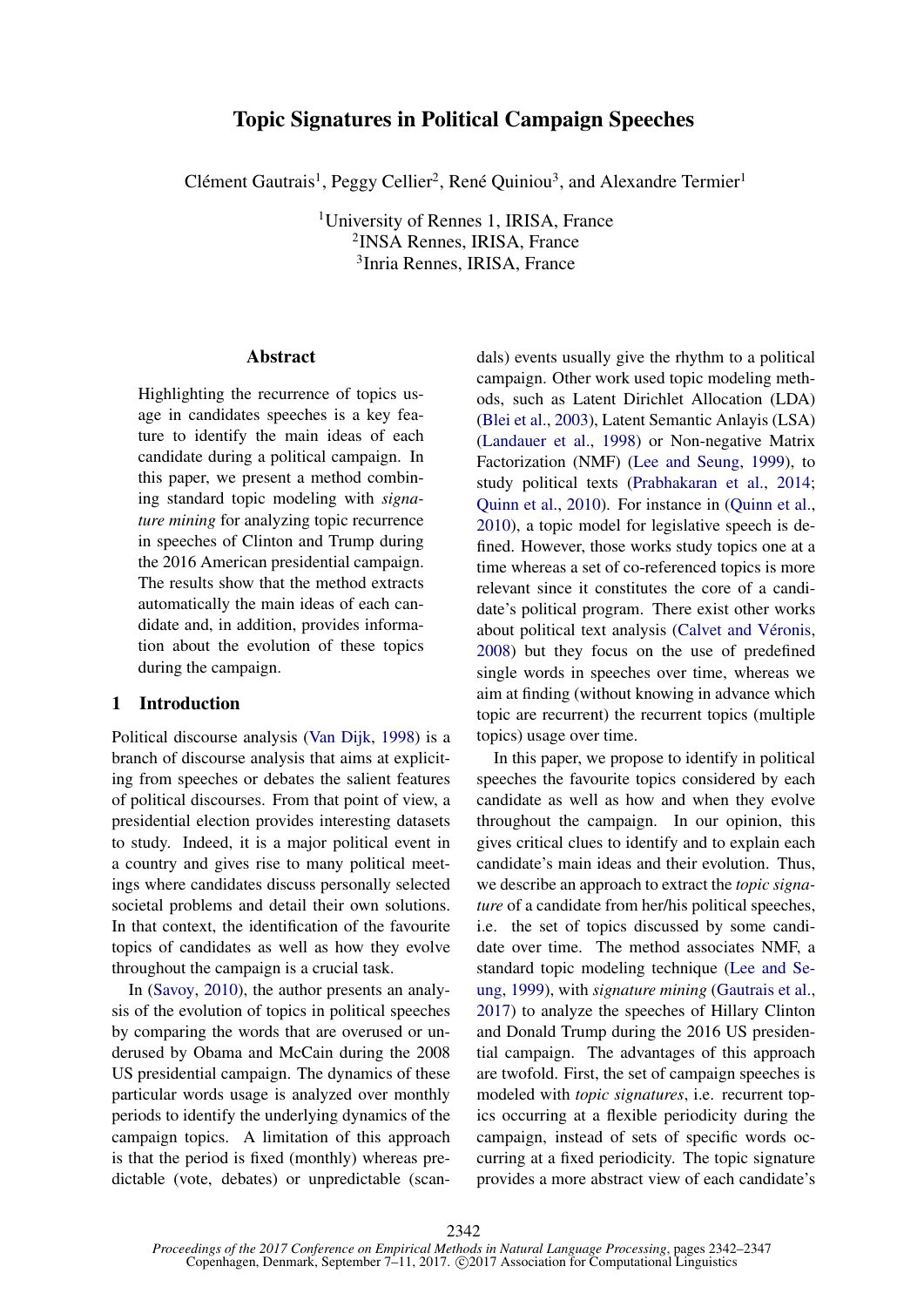main ideas and propositions. Second, the *signature mining* technique automatically adapts the periodicity to the campaign rhythms, to provide a better insight of the *campaign dynamics*.

## 2 Topic Signature Model

To model recurrent topics in a political campaign, we use the signature model (Gautrais et al., 2017). This model was originally developed to capture the recurrent purchase behavior of retail customers. The analogy between politics and retail is that customers' purchases consist of regularly bought products, and, similarly, politicians' speeches contain recurrent topics.

We consider a set of topics  $(W)$  and a sequence of speeches ( $\alpha$ ) such that  $\alpha$  =  $\langle (t_1, S_1), (t_2, S_2) \dots (t_n, S_n) \rangle$  where  $\forall i \in [1, n],$  $S_i \subseteq W$  and  $t_i$  gives the timestamp of  $S_i$ . For instance, in Figure 1,  $W = \{a, b, c, d, e\}$  and  $\alpha$  is a sequence of seven speeches displayed in chronological order. We see that during Speech S3, two topics were addressed: *b* and *d*.

A k-segmentation of a sequence of speeches  $\alpha$ ,  $P(\alpha, k) = \langle E_1 ... E_k \rangle$ , is a sequence of k nonoverlapping consecutive sub-sequences of  $\alpha$ ,  $E_i$ , called *episodes*, each consisting of consecutive speeches. An example of a 4-segmentation is given in Figure 1, the first episode  $E1$  contains 3 speeches (S1, S2, S3), E2 contains 2 speeches  $(S4, S5)$ , E3 contains speech S6 and E4 contains speech S7. This segmentation contains episodes of different sizes, in both number of speeches and time span. This flexibility of the model allows for adapting the episodes size to the sequence rhythm.

A *topic* k-signature,  $Rec(\alpha, k)$ , is defined as a *maximal* set of recurrent topics in a ksegmentation of  $\alpha$ . Roughly, given  $P(\alpha, k)$  =  $\langle E_1 \dots E_k \rangle$  a k-segmentation of  $\alpha$ , we have  $Rec(P(\alpha, k)) = \bigcap_{E_i \in P(\alpha, k)} (\bigcup_{S_j \in E_i} S_j).$  In other words,  $Rec(P(\alpha, k))$  contains the set of all recurrent topics that are present in each episode of  $P(\alpha, k)$ .  $Rec(\alpha, k)$  is *maximal* means that it is obtained from a k-segmentation of  $\alpha$ that maximizes the size of the recurrent topics set:  $Rec(\alpha, k) = Rec(P_{max}(\alpha, k))$  with  $P_{max}(\alpha, k)$  =  $argmax_{\{P(\alpha,k)\}} |Rec(P(\alpha, k))|$ .  $k$  gives the number of recurrences of the topic signature in sequence  $\alpha$ . Thus, given a number of recurrences k, finding the *topic* k*-signature* relies on finding the k-segmentation that maximizes the size of the topic set that appears in each episode of that segmentation. For example, in Figure 1,  $\{a, b\}$  is a topic 4-signature, indeed  $Rec(\alpha, 4) = E1 \cap E2 \cap E3 \cap E4$ 

 $=(S_1 \cup S_2 \cup S_3) \cap (S_4 \cup S_5) \cap (S_6) \cap (S_7) =$  ${a, b, c, d} \cap {a, b} \cap {a, b} \cap {a, b, c, e} = {a, b}.$ There is no largest set of topics that is repeated in each episode of a 4-segmentation of  $\alpha$ . As one can see in this example, episodes can be of different sizes, and speeches are grouped into episodes such that the topic signature is the largest.

The signature model contains two types of information. First, the intersection of all  $E_i$  contains the topics that are recurrent. In our case, this reveals the topics that one candidate has been speaking about, throughout the campaign speeches. The second information is temporal, through the episode timestamps. These timestamps reveal the rhythm of the topics usage. The signature actually links both information, to give the recurrent topics and their dynamic.

By varying the value of  $k$ , one can explore the main topics (if  $k$  is large) or the secondary topics, that are still recurrent (when  $k$  is low). Therefore, recurrent topics and their dynamics can be analyzed on different time scales. The difference with some previous approaches (Savoy, 2010) is that the size of each episode  $E_i$  is not defined in advance. Instead, the signature adapts the segmentation and episode size to reveal the rhythm of the topics usage.

# 3 Case Study: 2016 US Presidential Campaign

In this section, the topic signatures of Clinton and Trump during the 2016 US presidential campaign are analyzed.

## 3.1 Dataset

The dataset contains the transcripts of campaign speeches of both candidates Clinton and Trump, from April, 2015 to November, 2016. The speeches have been extracted from the American Presidency Project  $(APP)^1$ . This yielded a total of 164 speeches: 93 for Clinton and 71 for Trump<sup>2</sup> .

### 3.2 Preprocessing

The dataset was preprocessed as follows. First, the sentences that did not correspond to a candi-

<sup>1</sup>http://www.presidency.ucsb.edu/2016\_ election.php

<sup>&</sup>lt;sup>2</sup>Including the 3 presidential debates. Speeches of Clinton prior to April 2015 were discarded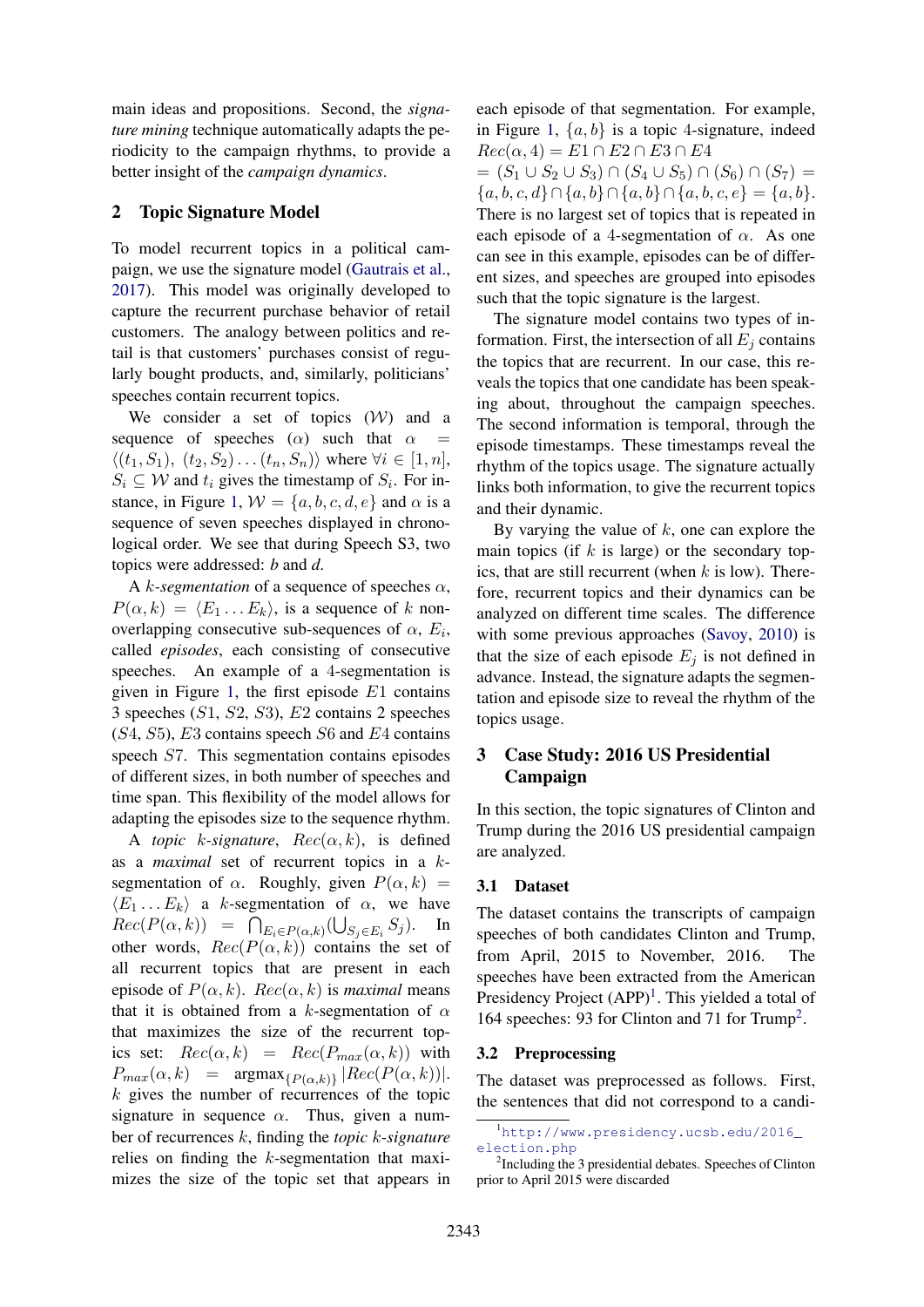| <b>Topics</b><br><b>Speeches</b> | C<br>$\alpha$<br>S1 S2 | b, d<br>S <sub>3</sub> | b       | $\overline{a}$ | a, b<br>S <sub>4</sub> S <sub>5</sub> S <sub>6</sub> | a, b, c, e<br>S7 |
|----------------------------------|------------------------|------------------------|---------|----------------|------------------------------------------------------|------------------|
|                                  |                        |                        |         |                |                                                      |                  |
| <b>Timestamps</b>                | tэ<br>t1               | $t_3$                  | $t_{4}$ | $t_{5}$        | $t_{6}$                                              | t7               |
| <b>Episodes</b>                  | F 1                    |                        | F2      |                | F٦                                                   | $_{\rm FZ}$      |

Figure 1: A speech sequence and a 4-segmentation. The recurrent topics are  $\{a, b\}$ .

date utterance (journalists questions, introduction by another speaker . . . ) were removed. Next, the sentences were tokenized and the tokens associated with some Part-of-Speech (POS) tags were kept. Precisely, nouns, adjectives and foreign words were kept while verbs and personal nouns were removed. While removing verbs can lead to a loss of semantic information, we found that it resulted in more interpretable topics. This choice of removing verbs has previously been made for topic modeling in political texts (Zirn and Stuckenschmidt, 2014). Personal nouns were discarded to remove all references to interviewers or other politicians. We considered keeping some proper nouns (the ones of both campaigners and of some other politicians) but it added noise in the topic modeling step, without providing additional relevant information. Finally, remaining tokens were lemmatized and stop words were removed. We used the WordNet lemmatizer (Miller and Fellbaum, 1998) and the list of stop words from the nltk library<sup>3</sup> (Bird et al., 2009). The final dataset contained 6240 different lemma.

#### 3.3 Topic Modeling

Even though words could be analyzed directly (Savoy, 2010), we decided to analyze topics. This choice is mainly guided by the fact that we are looking for recurrent topics, and working directly on words gave uninteresting results, as recurrent words are not directly representative of each candidate ideas. Different topic modeling techniques were tested (Stevens et al., 2012) (LDA (Blei et al., 2003) and NMF (Lee and Seung, 1999)) with different parameters, number of topics and settings (with or without verbs for example). As a result, we concluded that using NMF on count vectors with 15 topics produced the most meaningful, diverse, yet non redundant topics. Some of these topics and their top lemma are shown in Table 1.

Table 1: Some topics found by NMF, and their main lemma.

| <b>Topic name</b>          | Main topic lemma            |
|----------------------------|-----------------------------|
| Economic policy            | economy, growth, new,       |
|                            | business, income, wage      |
| Woman president and voters | woman, election, president, |
|                            | future, young               |
| Illegal immigration        | immigration, illegal, law,  |
|                            | border, criminal, visa      |
| Climate change             | energy, climate, change,    |
|                            | clean, future, important    |

However, it should be noted that other topic modeling techniques ((Greene and Cross, 2017) for example) could be used, and lead to meaningful results. Indeed, as our method is built on top of topics, any technique that provides good enough topics can be used. Any improvements in the topic model can help to draw more precise conclusions (if cleaner topics are available). This remark is also true regarding our choice of removing verbs and personal nouns.

Within NMF, a speech is represented as a numeric weight vector across all topics. However, the signature model works on symbolic data, which means that a set of representative topics for each speech has to be selected. As we want to discriminate the main topics of a speech from the remaining ones, we applied a clustering on the weight vectors of each speech. Two clusters were looked for, the first containing the highest weights i.e. the cluster of the main topics, and the second containing the secondary or absent topics, with lowest weights. We used the spectral clustering technique (Shi and Malik, 2000) from the scikitlearn library<sup>4</sup> (Pedregosa et al., 2011). We did not used techniques based on the Euclidean distance (such as  $k$ -means (MacQueen et al., 1967)) as it is not suited to separate main topics from minor ones. Three main topics emerged per speech on

<sup>3</sup>http://www.nltk.org/

<sup>4</sup> http://scikit-learn.org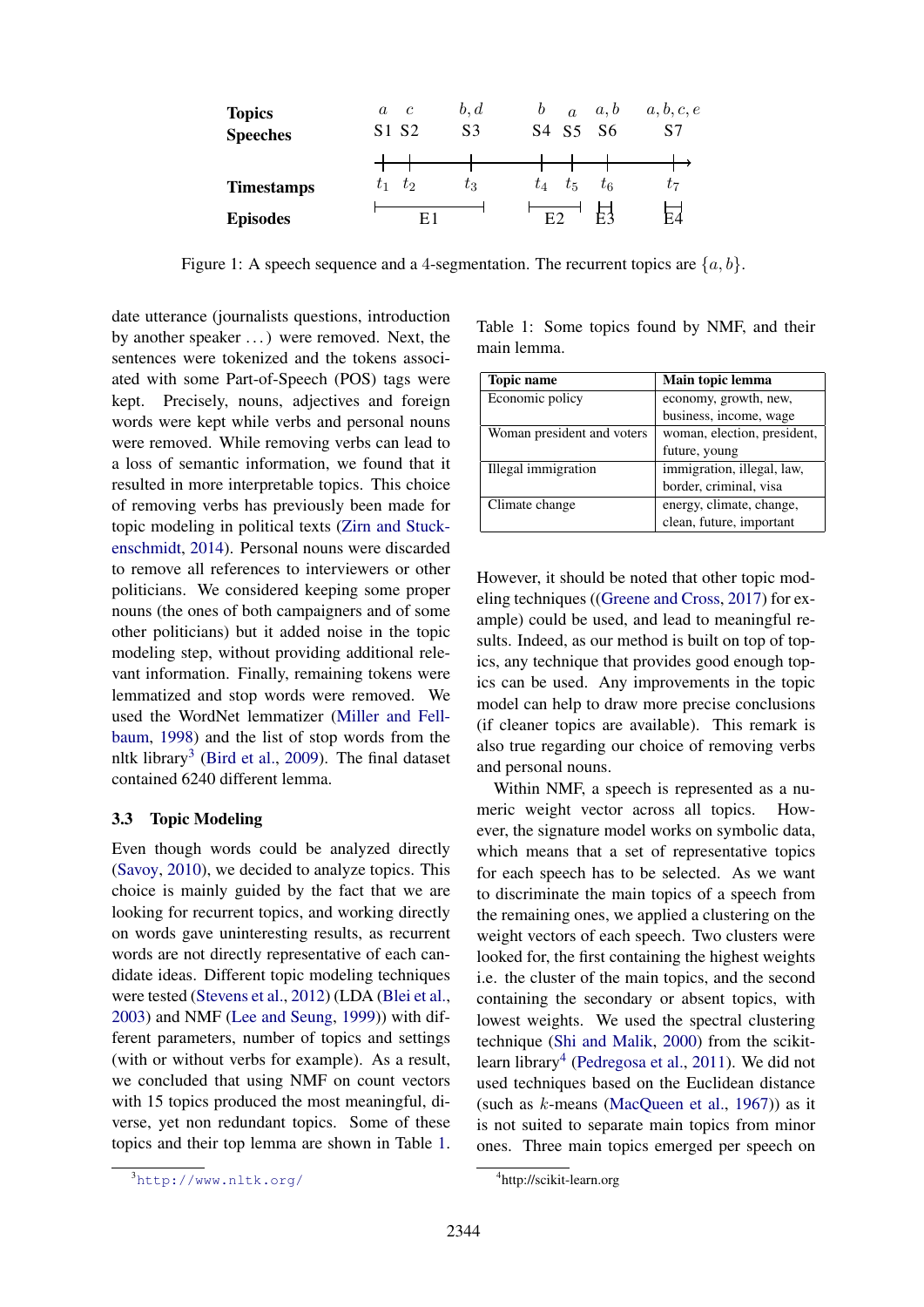

Figure 2: Campaign topics through time for each candidate. Each circle represents the presence of a topic in a speech. The larger the topic, the more present in a speech. Trump speeches are depicted in red, Clinton speeches in blue.

average.

## 3.4 Topic Signature Extraction

To study the main topics on different time scales, we computed signatures with different values of k. Table 2 displays the results.

## 3.5 Discussion

About Extracted Topics Figure 2 displays a visualization of all main topics. Only the last months of the campaign are plotted, since both candidates were particularly active during that period and speeches were sparse earlier. The visualization is especially suited to analyze single topics. First, we can see that most topics are discriminative, they appear often in one candidate's speech while being almost absent in the other's. Some topics, like *Communities and police*, are shared but not used on the same time line. Another example is the use of the *Climate change issues* topic. We can see that it is mainly used at the end of the presidential campaign by Clinton.<sup>5</sup>

About Topic Signatures While the previous section shows how individual topics can be ana-

lyzed, the signature allows for analyzing the main topics as a whole. Let us look at each candidate's recurring topics in Table 2. The main topics of each candidate are well separated, showing that each candidate has its own targeted voters. Clinton focused on topics related to communities, youth, issues for the next generations, and woman as president. Trump focused on topics such as new economical policies, illegal immigration, new social policies and criticism of the former government.

Table 2: Signature topics in speeches of Clinton (top) and Trump (bottom), for some values of  $k$ .

| Clinton          |                   |                                           |  |  |
|------------------|-------------------|-------------------------------------------|--|--|
| No.              | Recurrences $(k)$ | <b>Signature topics</b>                   |  |  |
| C1               | 57                | Woman as President                        |  |  |
| C <sub>2</sub>   | 30                | $C1$ + Future challenges for President    |  |  |
| C <sub>3</sub>   | 16                | $C2 +$ Communities and police             |  |  |
| C <sub>4</sub>   | 12                | $C3 + Childcare$ and education            |  |  |
| Trump            |                   |                                           |  |  |
|                  |                   |                                           |  |  |
| N <sub>0</sub>   | Recurrences $(k)$ | <b>Signature topics</b>                   |  |  |
| T1               | 48                | Social policy and critics                 |  |  |
| T <sub>2</sub>   | 28                | $T1 + New economic policy$                |  |  |
| T <sub>3.1</sub> | 15                | $T2 + Illegal$ immigration                |  |  |
| T <sub>3.2</sub> | 15                | $T2 +$ Education policy                   |  |  |
| T <sub>4.1</sub> | 9                 | $T3.2 + Hlegal immigration (T3.1 + T3.2)$ |  |  |

The signature of Clinton is quite simple, as low-

<sup>5</sup>*Climate change issues* became a topic of interest when Clinton attacked Trump on him saying that climate change is a hoax in the first presidential debate (September 26, 2016).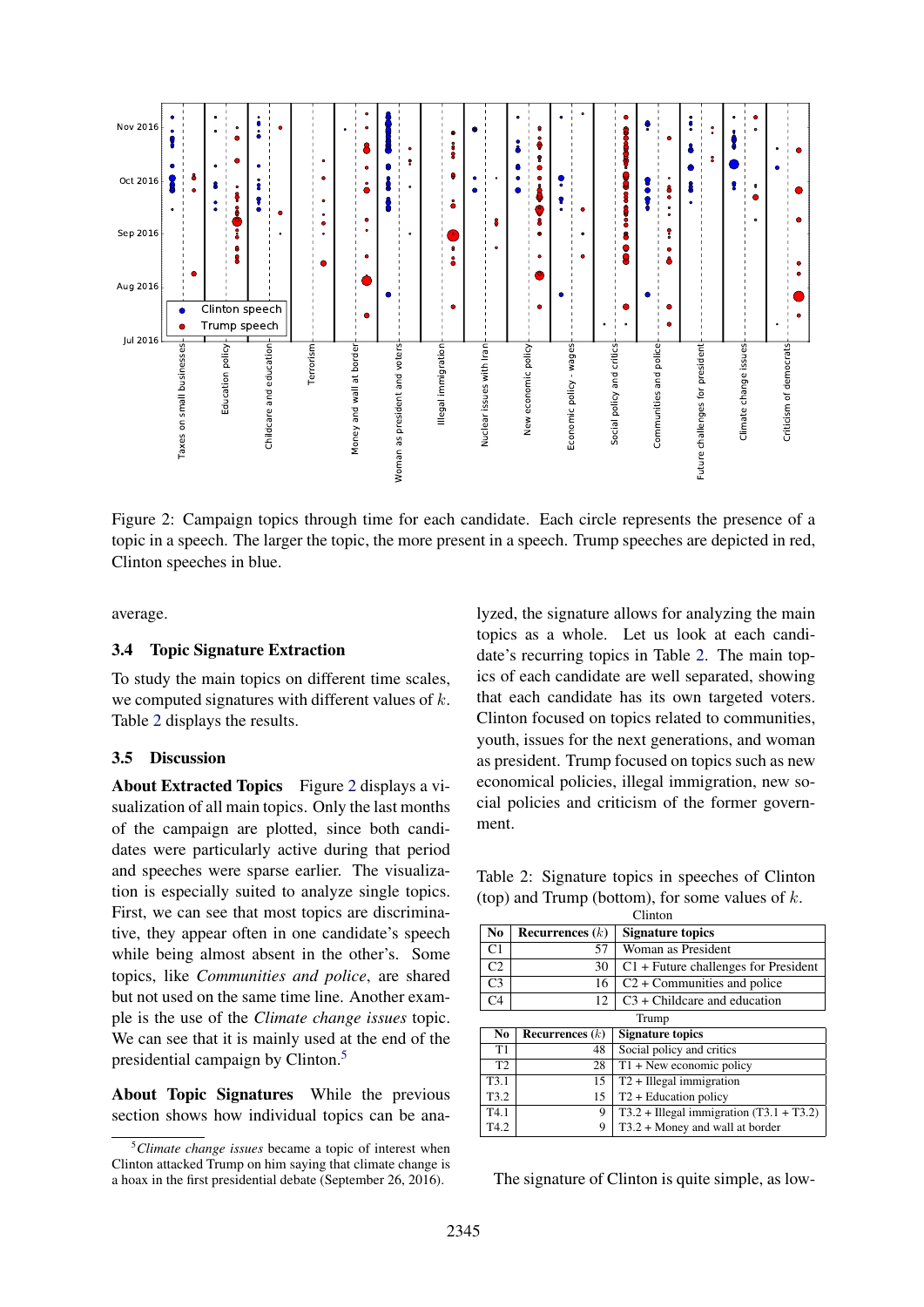

Figure 3: Episodes of two Trump signatures. T3.1: Social policy and critics + New economic policy + *Illegal immigration* ; T3.2: Social policy and critics + New economic policy + *Education policy*. Every rectangle in pink or blue represents an episode, and each black dot represents a speech belonging to an episode. Each numbered ellipse represents a group (annotated by hand) of episodes.

ering the minimal number of occurrences only adds new topics to the signature. This means that Clinton is very stable in her main topics. This observation is also partially true for Trump. Indeed, Trump has sometimes different signatures for a given number of occurrences. For example, with  $k = 15$ , Trump speeches main topics can include *Illegal immigration* or *Education policy*, but not both together. This is interesting because it shows that Trump is more diverse in his recurrent topics and that some of them rarely occur together.

To further deepen the analysis of the fact that Trump speeches include either *Education policy* or *Illegal Immigration* but rarely both, let us look at the episodes of the related signatures, represented in Figure 3. First, we note that the difference between both signatures episodes began to be apparent by September 2016. Indeed, the signature containing *Illegal immigration* only has three episodes (Group 2), whereas the one with *Education policy* has 11 episodes (Group 1). This large difference shows that, in September, Trump discussed his main topics a lot (*Criticism of former government*, *New social policies* and *New economic policy*) in association with *Education policies*. In October 2016, he switched to *Illegal immigration* while keeping his main topics, as there are 3 episodes for *Education policy* (Group 3) whereas there are 7 episodes for *Illegal immigration* (Group 4). While the fact that Trump stopped talking about *Education policy* at the end of September 2016 is visible in Figure 2, the segmentation performed by the signature brings additional information. Indeed, the signature is changing only one of its topics, so we know that Trump kept talking about his other main topics (*Social policy and critics* and *New economic policy*) while switching from *Education policy* to *Illegal immigration*.

Another important point is that by the beginning of October, when Trump switched from *Educa-* *tion policy* to *Illegal immigration*, the episodes are longer than the remaining ones (Group 4). This means that Trump's main topics are distributed among more speeches than before, which can reflect a change in his strategy. This information is not easily visible in Figure 2, but it is available from a simple analysis of Trump signature.

This case study, based on topic signatures, shows that our method is able to derive each candidate's recurrent topics. Analyzing episodes and related signature topics enables to spot changes in Trump speeches and to explain how some of his recurrent topics are related to each other. This kind of precise analysis is beyond the capabilities of naive regular segmentation techniques.

## 4 Conclusion

We have presented a new method for analyzing political discourse. It associates standard topic modeling with signature mining and enables the identification of the main topics of politicians during a campaign as well as their dynamics. The 2016 US presidential campaign analysis provides interesting results: though the discourse of H. Clinton was relatively stable, important changes could be identified in the discourse and communication strategy of D. Trump. These specific results on the campaign dynamics were obtained thanks to the temporal flexibility of the model.

In the future, we would like to apply the method to more challenging data, such as political tweets. Preliminary results on the 2016 US campaign tweets show that the topics used by both candidates were different from their speech: the tweets, being shorter than speeches, emphasize more oversimplified criticism of the opponent rather than justified political ideas.